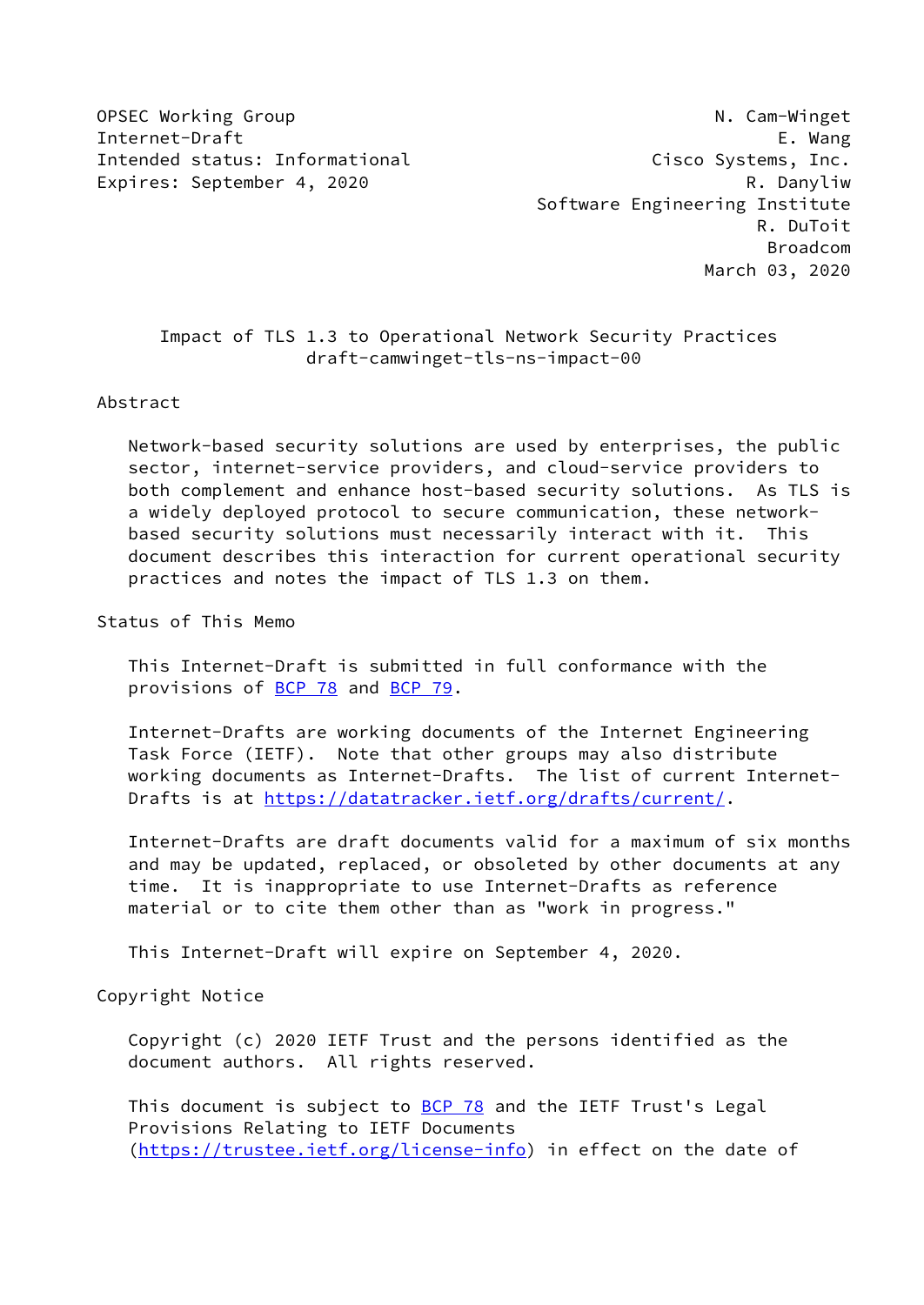publication of this document. Please review these documents carefully, as they describe your rights and restrictions with respect to this document. Code Components extracted from this document must include Simplified BSD License text as described in Section 4.e of the Trust Legal Provisions and are provided without warranty as described in the Simplified BSD License.

Table of Contents

| $\perp$ .                                                          | $\overline{3}$            |
|--------------------------------------------------------------------|---------------------------|
| Conventions and Definitions<br>2.                                  | $\frac{3}{4}$             |
| 3.<br>How TLS is used to enable Network-Based Security Solutions . |                           |
| 3.1. Passive TLS Inspection                                        | $\overline{5}$            |
| OP-1. Acceptable Use Policy (AUP) Enforcement (via<br>3.1.1.       |                           |
| header inspection).                                                | $\overline{5}$            |
| OP-2. Network Behavior Analytics<br>3.1.2.                         | 6                         |
| OP-3. Crypto, Security and Security Policy<br>3.1.3.               |                           |
| Compliance (server)                                                | $\underline{\mathcal{I}}$ |
| OP-4. Crypto and Security Policy Compliance (client)<br>3.1.4.     | $\overline{7}$            |
|                                                                    | $\mathbf{Z}$              |
| OP-5: Acceptable Use Policy (AUP) Enforcement (via<br>3.2.1.       |                           |
| payload inspection) $\cdots$                                       |                           |
| OP-6: Data Loss Prevention Compliance<br>3.2.2.                    | 8<br>0<br>0<br>0          |
| OP-7: Granular Network Segmentation<br>3.2.3.                      |                           |
| OP-8: Network-based Threat Protection (client)<br>3.2.4.           | 9                         |
| OP-9: Protecting Challenging End Points<br>3.2.5.                  | 10                        |
| OP-10: Content Injection<br>3.2.6.                                 | 10                        |
|                                                                    | 10                        |
| OP-11: TLS offloading<br>3.3.1.                                    | 11                        |
| OP-12. Content distribution and application load<br>3.3.2.         |                           |
|                                                                    | 11                        |
| OP-13: Network-based Threat Protection (server)<br>3.3.3.          | 12                        |
| 3.3.4. OP-14: Full Packet Capture                                  | 12                        |
| $3.3.5$ . OP-15: Application Layer Gateway (ALG) 13                |                           |
| Changes in TLS v1.3 Relevant to Security Operations<br>4.          | 13                        |
| 4.1. Perfect Forward Secrecy (PFS)                                 | 13                        |
| 4.2. Encrypted Server Certificate                                  | 13                        |
| $\overline{5}$ .                                                   |                           |
| 6.                                                                 | 14<br>14                  |
| Appendix A: Summary Impact to Operational Practices with TLS<br>7. |                           |
|                                                                    |                           |
|                                                                    |                           |
| 8.                                                                 |                           |
| 8.1. Normative References                                          | 15                        |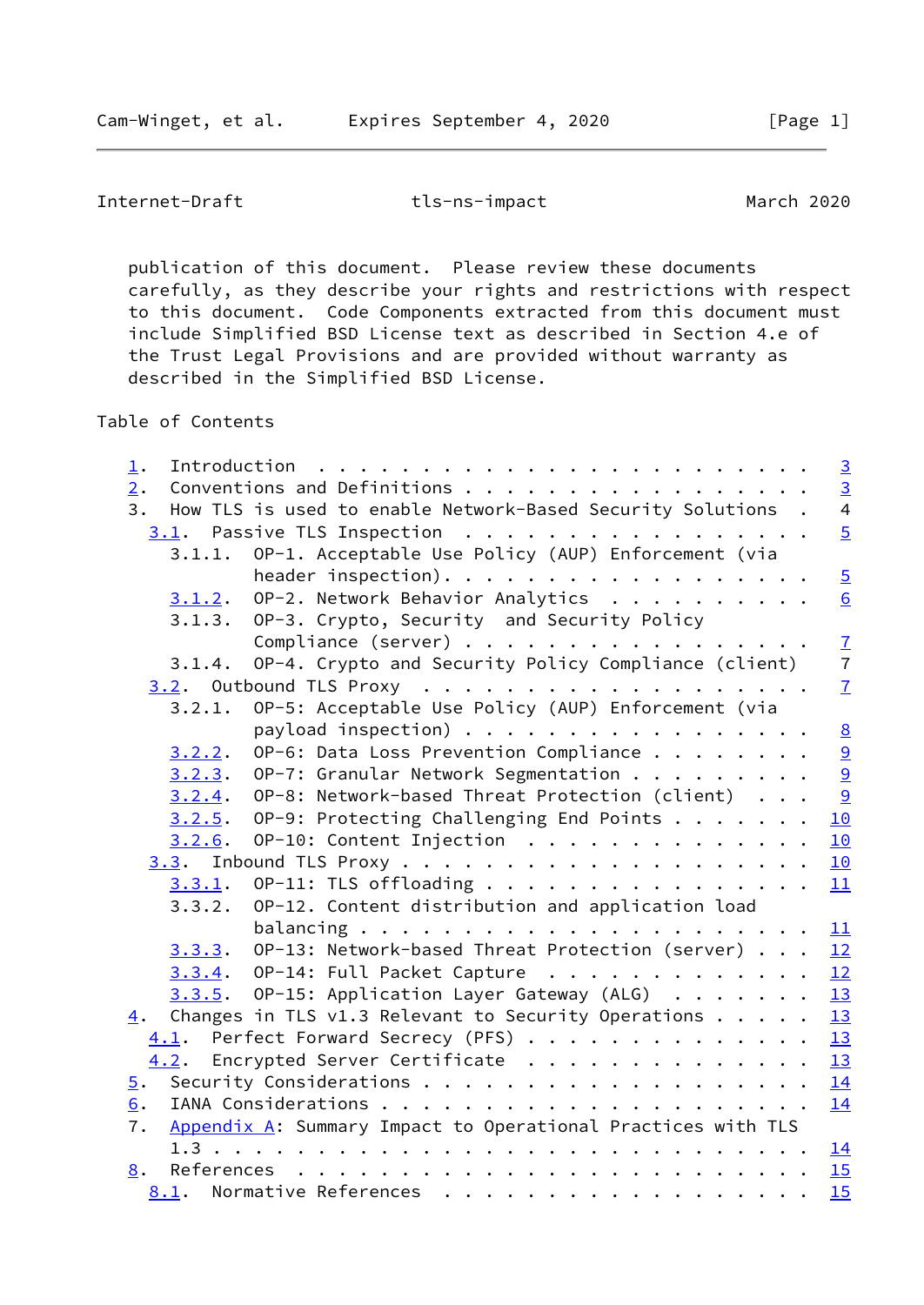| 8.2. Informative References 15 |  |  |  |  |
|--------------------------------|--|--|--|--|
|                                |  |  |  |  |
|                                |  |  |  |  |

Cam-Winget, et al. Expires September 4, 2020 [Page 2]

<span id="page-2-1"></span>

Internet-Draft tls-ns-impact March 2020

# <span id="page-2-0"></span>[1](#page-2-0). Introduction

 Enterprises, public sector organizations, internet service providers and cloud service providers defend their networks and information systems from attacks that originate from inside and outside their networks. These organizations commonly employ security architectures that involve complementary technologies deployed on both endpoints and in the network; and collaborative watch-and-warning practices to realize this defense.

 The design of these security architectures and associated practices entails numerous trade-offs. Typically, there is more than one technical approach to realize a particular mitigation, although comparable approaches may have different costs or side-effects. Network-based solutions are often attractive to network administrators because a single network device can:

- o provide protection to many hosts and systems at once
- o protect systems regardless of their type (e.g., fully patched desktop systems on a modern operating system; unpatched function specific industrial control system)
- o enforce policy on a system even if it is compromised, misconfigured, not under configuration control or had its endpoint protection disabled
- o be managed (e.g. updates) and provisioned with resources (e.g. disk and computing) independent of the systems it is protecting

 In response to the adoption of new technologies, protocols and threats, these security architectures must evolve to remain effective. [\[RFC8404](https://datatracker.ietf.org/doc/pdf/rfc8404)] documented such a need with the effect of pervasive encryption on operations. This document takes a narrower focus by documenting the interaction of existing network-based security practices with TLS v1.2 [\[RFC5246](https://datatracker.ietf.org/doc/pdf/rfc5246)] (and earlier) traffic to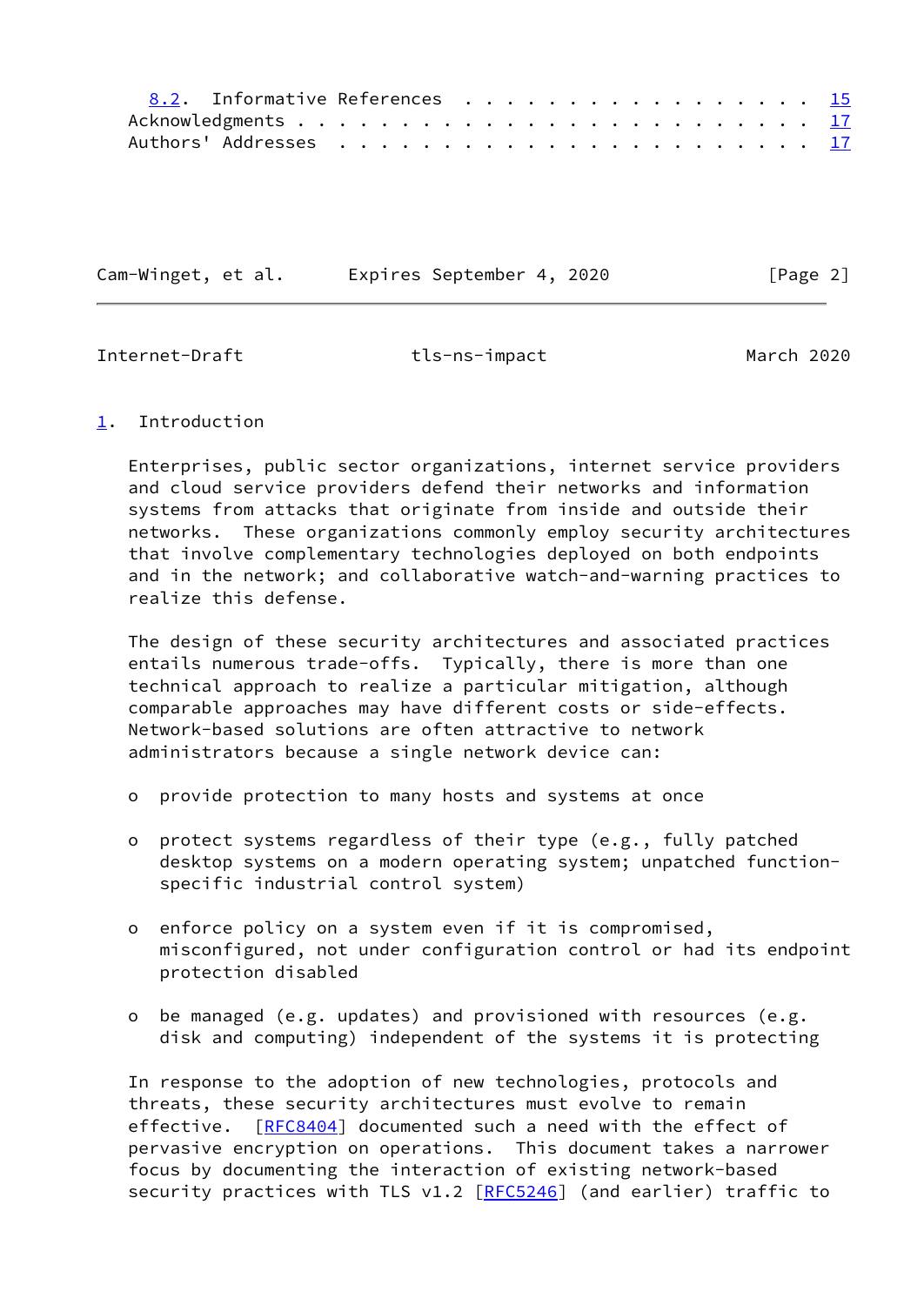implement security policy, detection or mitigation of threats; and the impact on these practices with improvements made in TLS v1.3 [\[RFC8446](https://datatracker.ietf.org/doc/pdf/rfc8446)].

<span id="page-3-0"></span>[2](#page-3-0). Conventions and Definitions

 The key words "MUST", "MUST NOT", "REQUIRED", "SHALL", "SHALL NOT", "SHOULD", "SHOULD NOT", "RECOMMENDED", "NOT RECOMMENDED", "MAY", and "OPTIONAL" in this document are to be interpreted as described in [BCP](https://datatracker.ietf.org/doc/pdf/bcp14) [14](https://datatracker.ietf.org/doc/pdf/bcp14) [[RFC2119\]](https://datatracker.ietf.org/doc/pdf/rfc2119) [\[RFC8174](https://datatracker.ietf.org/doc/pdf/rfc8174)] when, and only when, they appear in all capitals, as shown here.

Cam-Winget, et al. Expires September 4, 2020 [Page 3]

Internet-Draft tls-ns-impact March 2020

 Specific operational practices are numbered as "OP-##", operational practice 1 (i.e., OP-1), 2 (i.e., OP-2), etc.

<span id="page-3-1"></span>[3](#page-3-1). How TLS is used to enable Network-Based Security Solutions

 Network-based security solutions come in many forms, most commonly as Firewalls, Intrusion Detection Systems (IDS), Intrusion Prevention Systems (IPS) and Network Security Visibility and Analytics systems. They inspect the network traffic, and then based on their function, log their observation and/or act on the traffic to implement security policy. When these devices act on the network traffic, they are typically deployed inline, as middleboxes. If their function is only to observe, they can be deployed either as middleboxes or given access to the network traffic out-of-band (OOB), through the network fabric (e.g., network tap or span port).

 Depending on their function, network-based security devices use different degrees of visibility into the TLS traffic. Some operational practices require only access to the unencrypted protocol headers and associated meta-data of the TLS traffic. Other practices require full visibility into the encrypted session (payload).

 The practices that inspect only the unencrypted headers and meta-data of TLS, require no special capabilities beyond access to the TLS packets. However, to inspect the encrypted payload of TLS traffic requires a TLS proxy.

 A TLS proxy provides visibility and inspection to effectuate security controls without changing the state machine of the TLS Server and TLS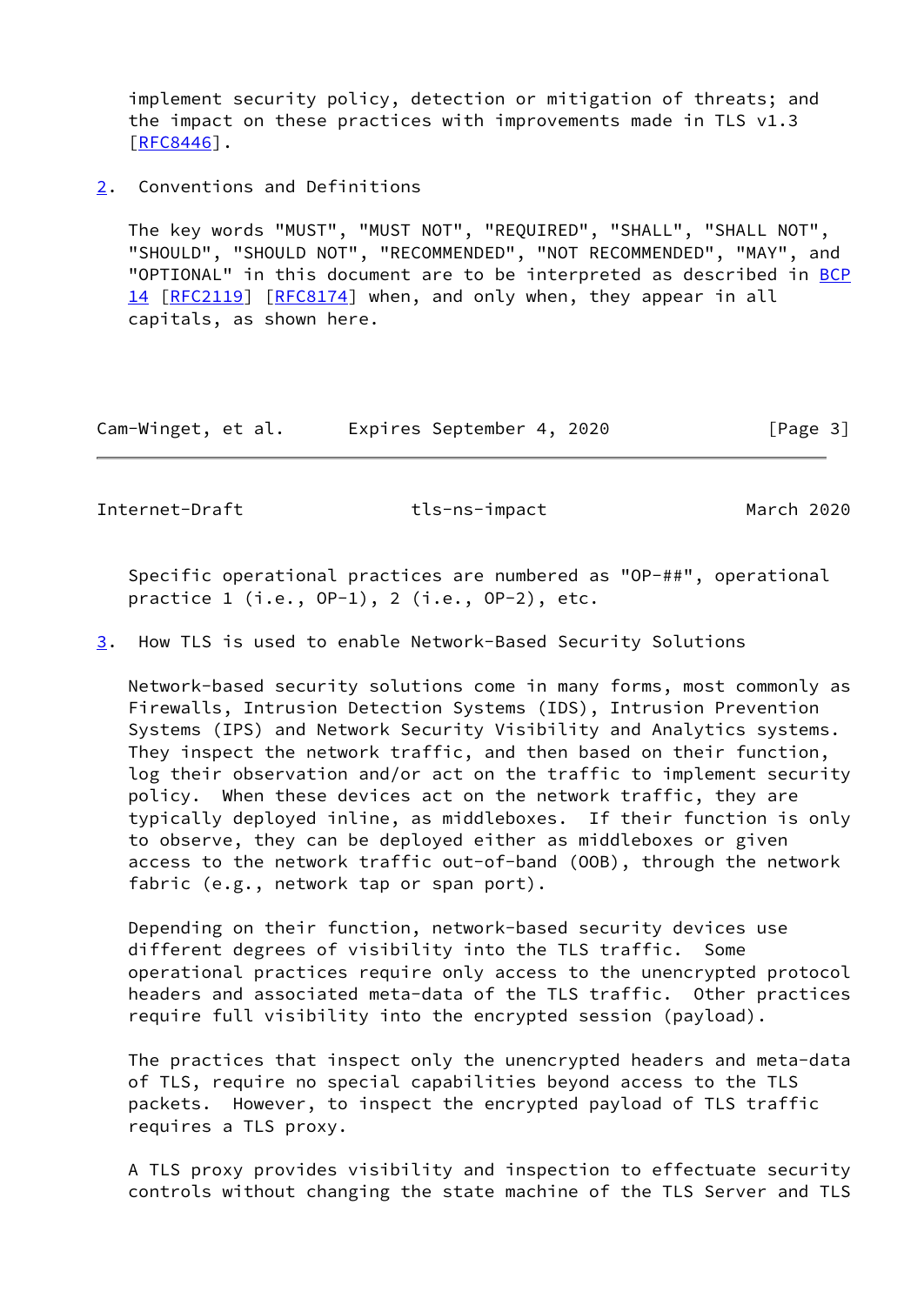Client, or the user experience. This TLS Proxy is a transparent hop on the packet path; and where necessary, preserves the client's and server's original IP address and the intended source and destination TCP ports.

 To achieve this, a TLS Proxy must be able to present a valid X.509 certificate to the TLS client to appear as a valid TLS Server; similarly, the client must be able to validate the X.509 certificate using the appropriate trust anchor for that TLS connection. To achieve this, a deployment must properly provision their systems (TLS Proxies and TLS clients).

 Specific network security operational practices applied to TLS v1.2 (and earlier) are described in subsequent sub-sections. They are categorized into the following deployment scenarios:

 1. Passive TLS inspection, where the network-based security function is inspecting either the inbound or outbound TLS header or meta data traffic

| Cam-Winget, et al. |  | Expires September 4, 2020 |  | [Page 4] |  |
|--------------------|--|---------------------------|--|----------|--|
|                    |  |                           |  |          |  |

<span id="page-4-0"></span>Internet-Draft tls-ns-impact March 2020

- 2. Outbound TLS Proxy, where a TLS proxy mediates a TLS session originating from a client inside the enterprise administrative domain (and in the same administrative domain as the proxy) towards an entity on the outside
- 3. Inbound TLS Proxy, where a TLS proxy mediates a TLS session from a client outside the enterprise administrative domain towards an entity on the inside (and in the same administrative domain as the proxy)

 Each deployment scenario describes relevant operational practices. For each operational practice, possible deployment modes (e.g., inline, out-of-band), a description of the practice, and the impact of TLS v1.3 is categorized and explained. The categorized impacts to practices when migrating to TLS v1.3 are as follows:

- o no impact no change in capability or performance is expected with this practice
- o no capability impact no change in capability is expected; but there may be a performance or implementation change required for this practice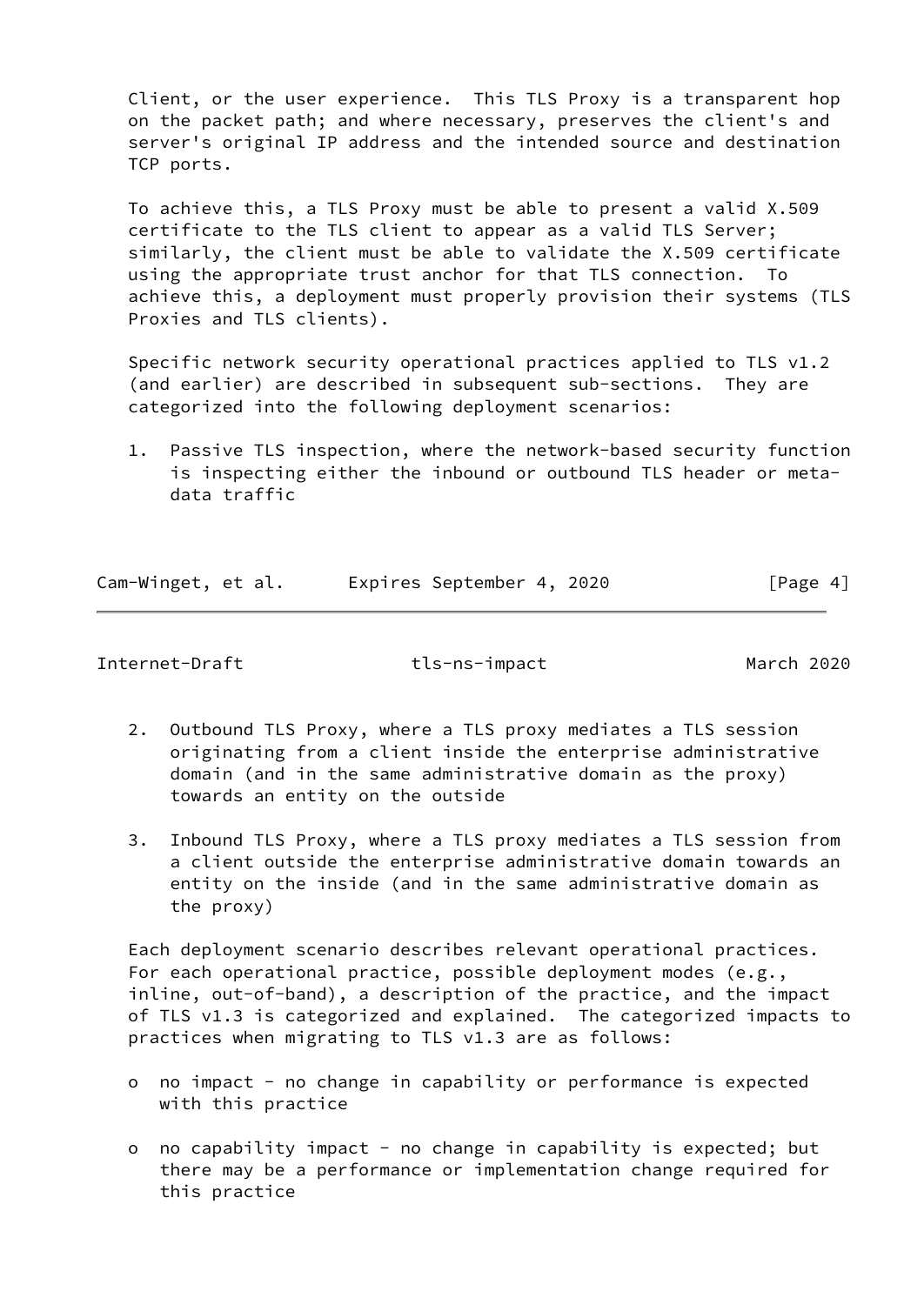- o reduced effectiveness this practice will not be as effective on TLS v1.3 traffic
- o alternative approach required this practice will not work with TLS v1.3 traffic

<span id="page-5-0"></span>[3.1](#page-5-0). Passive TLS Inspection

 Passive TLS inspection is the deployment scenario where a network security device passively inspects inbound or outbound TLS traffic to make visibility inferences or take policy actions. The network security device examines only the unencrypted TLS protocol headers and does not have access to the encrypted content of the payload.

 The TLS proxy deployment scenarios may also incorporate these practices.

<span id="page-5-2"></span>[3.1.1](#page-5-2). OP-1. Acceptable Use Policy (AUP) Enforcement (via header inspection).

Deployment mode: inline

 A firewall or web proxy restricts a client in the same administrative domain from accessing sites or services outside that domain per an acceptable use policy. The identification of the destination server

| Cam-Winget, et al. |  |  | Expires September 4, 2020 |  |  | [Page 5] |
|--------------------|--|--|---------------------------|--|--|----------|
|--------------------|--|--|---------------------------|--|--|----------|

<span id="page-5-1"></span>Internet-Draft tls-ns-impact March 2020

 is performed through the inspection of either the SNI field in the TLS ClientHello message from the client; or by extracting the server identity from the Common Name (CN) or Subject Alternative Name (SAN) fields of an X.509 certificate that is presented in the server's Certificate TLS message. This data is used for domain categorization or application identification.

 This meta-data can also inform decryption eligibility decisions by a firewall, in OP-4. For instance, a firewall may bypass traffic decryption for a connection destined to a healthcare web service due to privacy compliance requirements.

TLS 1.3 impact: reduced effectiveness. Per [Section 4.2,](#page-14-1) domain categorization and application identification will be limited to IP address and SNI information (beyond additional correlation possible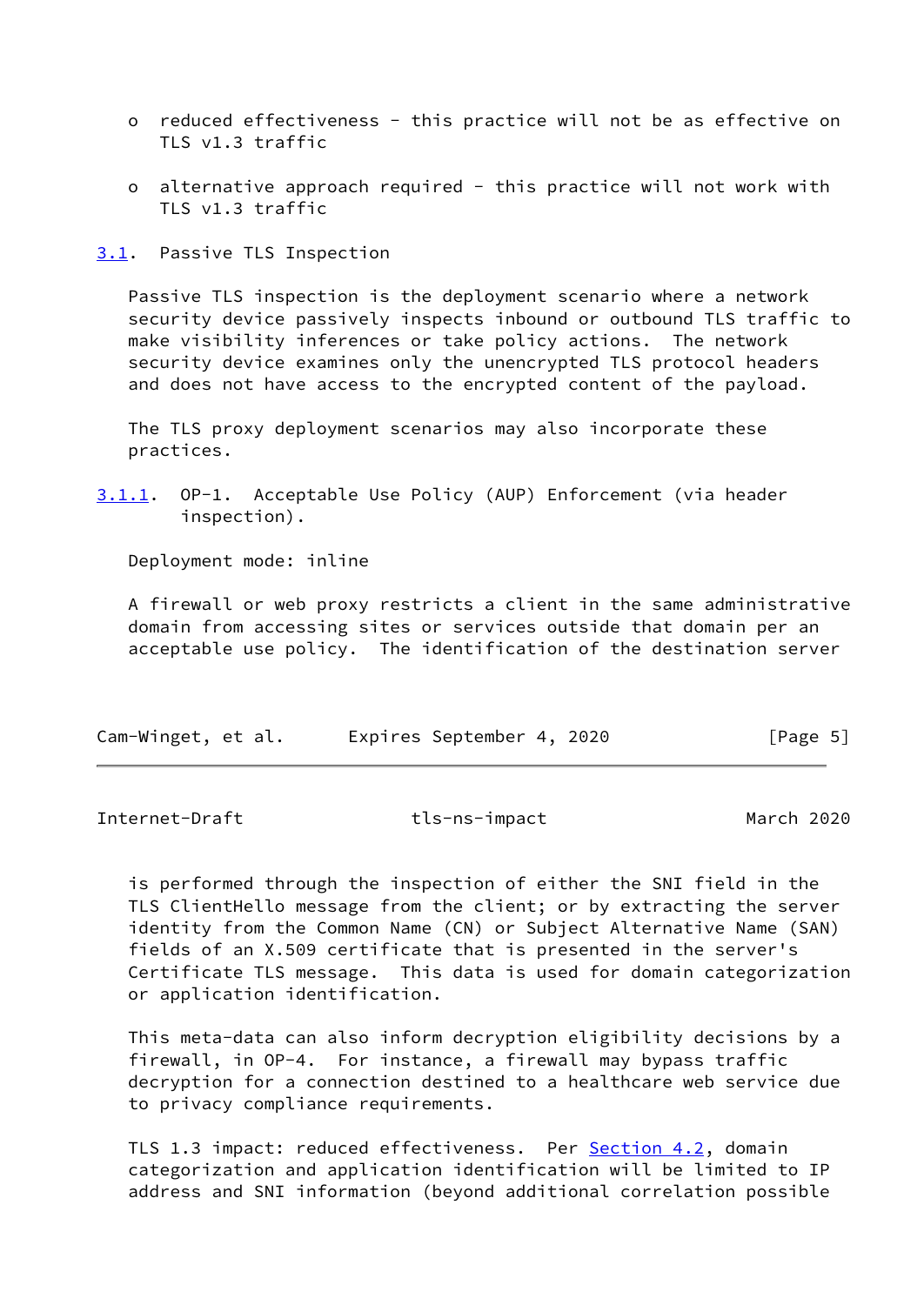with other means such as DNS).

While an SNI is mandatory in TLS 1.3, there is no guarantee that the server responding is the one indicated in the SNI from the client. A SNI alone, without comparison of the server certificate, does not provide reliable information about the server that the client is attempting to reach. Where a client has been compromised by malware, it may present an innocuous SNI to bypass protective filters (e.g., to reach a command and control server), and this will be undetectable under TLS 1.3.

 [ESNI] will further reduce the effectiveness of passive TLS inspection, limiting the available information to IP addresses and possible correlation with DNS.

#### <span id="page-6-0"></span>[3.1.2](#page-6-0). OP-2. Network Behavior Analytics

Deployment mode: inline and out-of-band

 Network behavior analysis and machine learning engines in IDSs, IPSs and firewalls observe the cleartext fields of the TLS handshake (e.g., session cipher suites) and conducts traffic analysis by observing encrypted record sizes, packet rates and their inter arrival times, and similar outer connection behavior. They match encrypted connections against known application patterns; identify anomalies; and identify or block those without payload inspection. These analytics may also observe that malicious applications may deliberately manipulate certain TLS header fields, throttle packet rates, and vary payload sizes in order to circumvent detection.

 Through traffic analysis, researchers have detected devastating pseudo-random number generator failures [\[TLS\\_VULNERABILITY](#page-16-1)], nonce

| Cam-Winget, et al. | Expires September 4, 2020 | [Page 6] |
|--------------------|---------------------------|----------|
|--------------------|---------------------------|----------|

<span id="page-6-1"></span>Internet-Draft tls-ns-impact March 2020

failures [\[NONCE\\_FAIL\]](#page-16-2), and deeply flawed random number generators in products in [\[WEAK\\_KEY](#page-17-0)] and [[WEAK\\_K2\]](#page-16-3).

TLS 1.3 considerations: reduced effectiveness. Per [Section 4.2,](#page-14-1) any features relying on Certificate information will not be available.

<span id="page-6-2"></span>[3.1.3](#page-6-2). OP-3. Crypto, Security and Security Policy Compliance (server)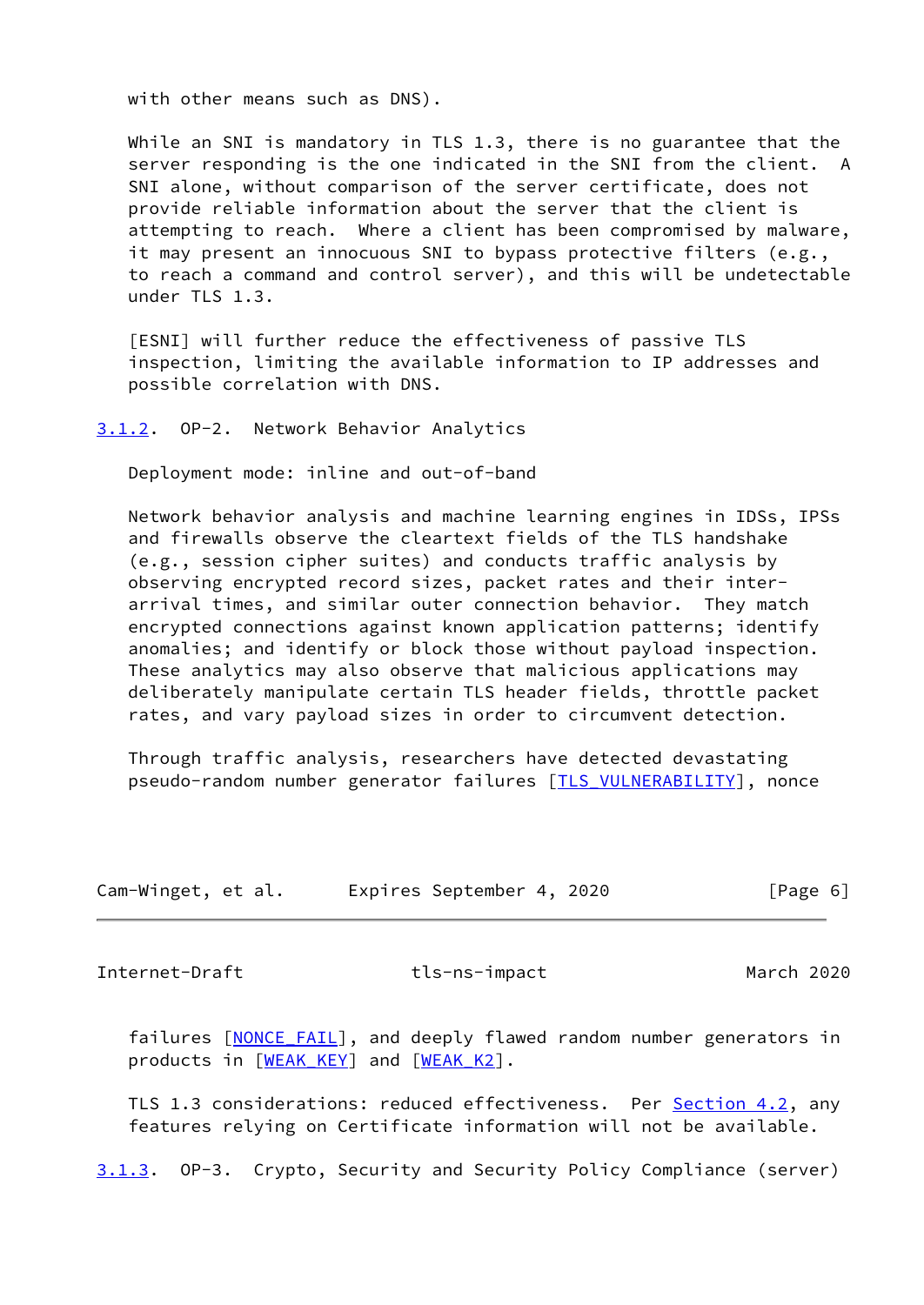Deployment: out-of-band

 A network security device observes TLS handshake traffic to audit that TLS server configuration conforms to policy. This compliance monitoring commonly examines ciphersuites (e.g., use of weak ciphersuites) and certificate properties (e.g., no self-signed certificates, black or white list of certificate authorities, certificate expiration times).

 TLS 1.3 considerations: reduced effectiveness. Per [Section 4.2,](#page-14-1) only TLS ClientHello and ServerHello parameters can be audited. Certification information will not be visible.

<span id="page-7-2"></span>[3.1.4](#page-7-2). OP-4. Crypto and Security Policy Compliance (client)

Deployment: inline

 A network security device observes TLS handshake traffic to ensure that clients negotiating TLS connections have configurations (e.g., only make connections with TLS 1.2+) and server certificate (e.g., black-listed CAs) that adhere to policy. This is a variant of OP-3. It is commonly used in deployments where an organization may have reduced configuration control of end points (e.g., lab environments, Bring Your Own Device arrangements, and IoT).

TLS 1.3 considerations: reduced effectiveness. Per **Section 4.2**, only TLS ClientHello and ServerHello parameters can be audited. Certification information will not be visible.

<span id="page-7-0"></span>[3.2](#page-7-0). Outbound TLS Proxy

 Outbound TLS proxy is the deployment scenario where a security device that performs the TLS proxy function is in the same administrative domain as the TLS client, and the TLS server is located in an external zone such as the Internet or in another policy zone of the same administrative domain. Usually the goal is to protect the client endpoint and the organization by controlling application behaviors and enforcing an acceptable use policy for the organizational network. See Figure 1.

Cam-Winget, et al. Expires September 4, 2020 [Page 7]

<span id="page-7-1"></span>Internet-Draft tls-ns-impact March 2020

The administrator manages the TLS client to allow interception by the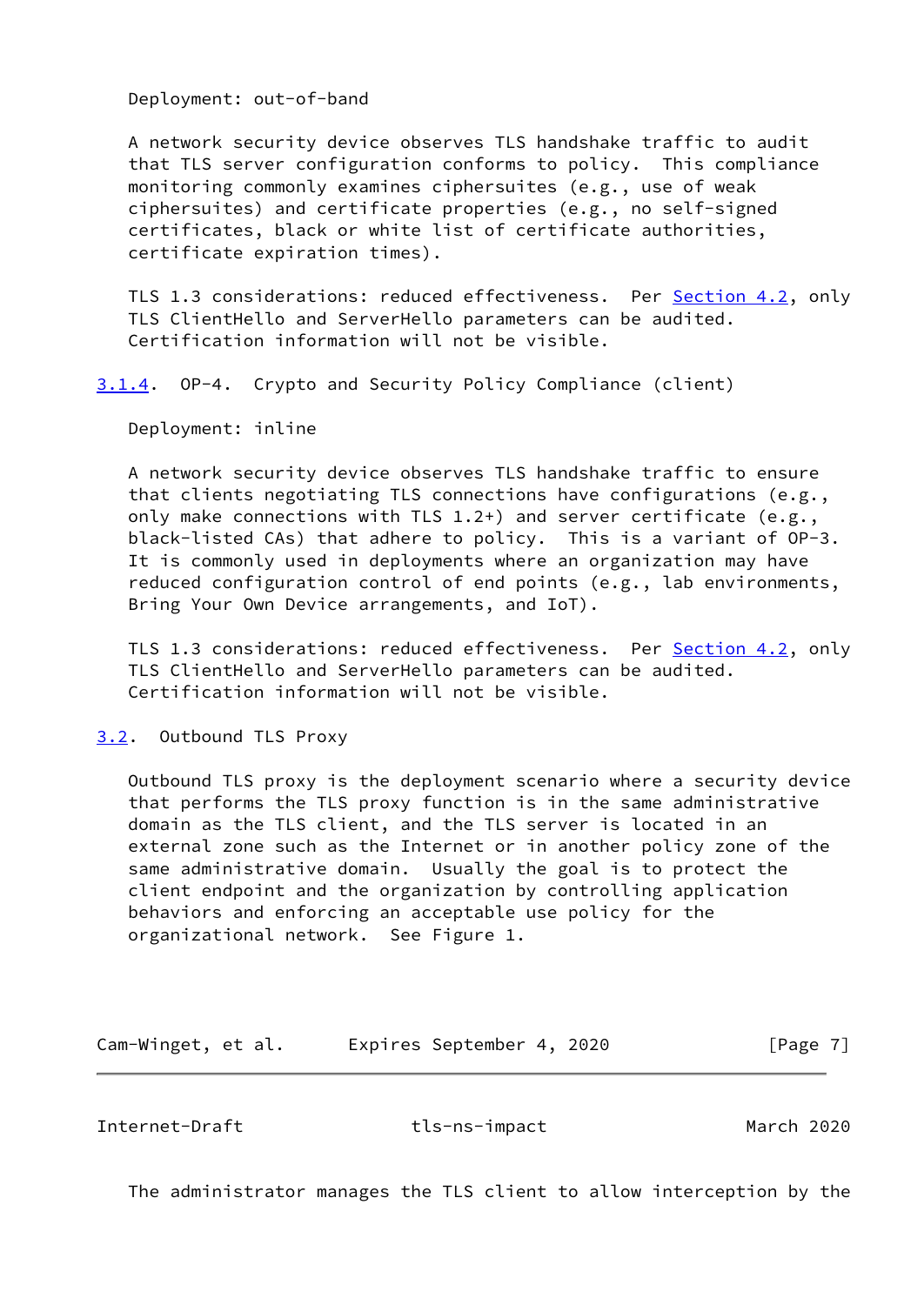TLS proxy, usually by deploying a local Certificate Authority (CA) certificate on the TLS client. A typical scenario is an organization-managed client endpoint, such as a laptop or a mobile device that accesses the Internet through the organizational network. When a client attempts to access an external TLS server, the TLS proxy function typically presents a locally signed certificate from the local CA on behalf of the server; alternatively, the certificate generation function may be offloaded to an external Hardware Security Module (HSM) service with which that the TLS proxy must integrate.

 It has to be noted that the method does not work if the TLS client does not support customized list of CAs, such as with certificate pinning. The impact is independent of TLS 1.3 deployment.



Figure 1: Outbound TLS proxy

<span id="page-8-0"></span>[3.2.1](#page-8-0). OP-5: Acceptable Use Policy (AUP) Enforcement (via payload inspection)

Deployment: inline

 A firewall or web proxy restricts a client in the same administrative domain from accessing sites or services outside that domain per an acceptable use policy. Similar in intent to OP-1, but the policy enforcement in this practice requires access to data in the TLS session (e.g., URL).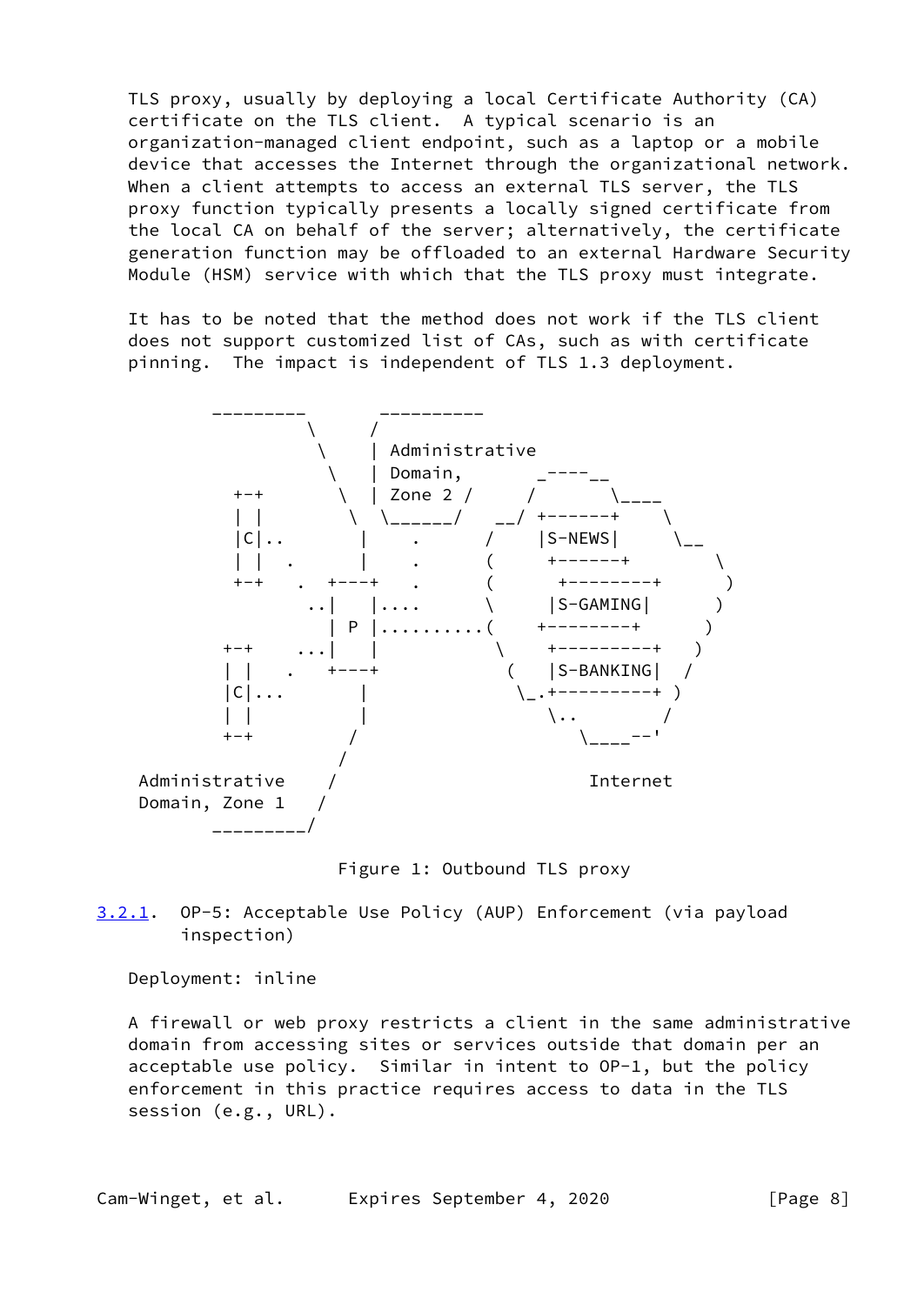<span id="page-9-1"></span>TLS 1.3 considerations: no capability impact. See **[Section 4.2](#page-14-1)** if a selective decryption policy is used.

<span id="page-9-0"></span>[3.2.2](#page-9-0). OP-6: Data Loss Prevention Compliance

Deployment: inline

 A firewall enforces a Data Loss Prevention (DLP) policy by monitoring the TLS sessions content of outbound communication for systems sending organizational proprietary content or other restricted information.

TLS 1.3 considerations: no capability impact. See [Section 4.2](#page-14-1) if a selective decryption policy is used.

#### <span id="page-9-2"></span>[3.2.3](#page-9-2). OP-7: Granular Network Segmentation

Deployment: inline

 A firewall mediates the traffic between different policy zones in an organization. The access policies between these zones may be based on application names and categories rather than static IP addresses and TCP/UDP port numbers. Through a TLS proxy, the firewall can inspect URLs and other application parameters based on data in the TLS session.

TLS 1.3 considerations: no capability impact. See [Section 4.2](#page-14-1) if a selective decryption policy is used.

<span id="page-9-3"></span>[3.2.4](#page-9-3). OP-8: Network-based Threat Protection (client)

Deployment: inline or out-of-band (depending on functionality)

Web proxies and firewalls protect end-users against a range of threats by inspecting the data in the TLS session with a variety of analytical techniques (e.g., signatures, heuristics, statistical models, machine learning). This practice is a superset of OP-2. Common goals are to prevent malware from reaching the endpoint, preventing malware communication from a compromised host, restricting lateral network movement of an intruder and gathering insight into the behavior of threat activity on the network.

 In certain deployments these technologies are also used to act as a last line of defense against software vulnerabilities on endpoints either for 0-days for which there is no patch, or simply unpatched clients.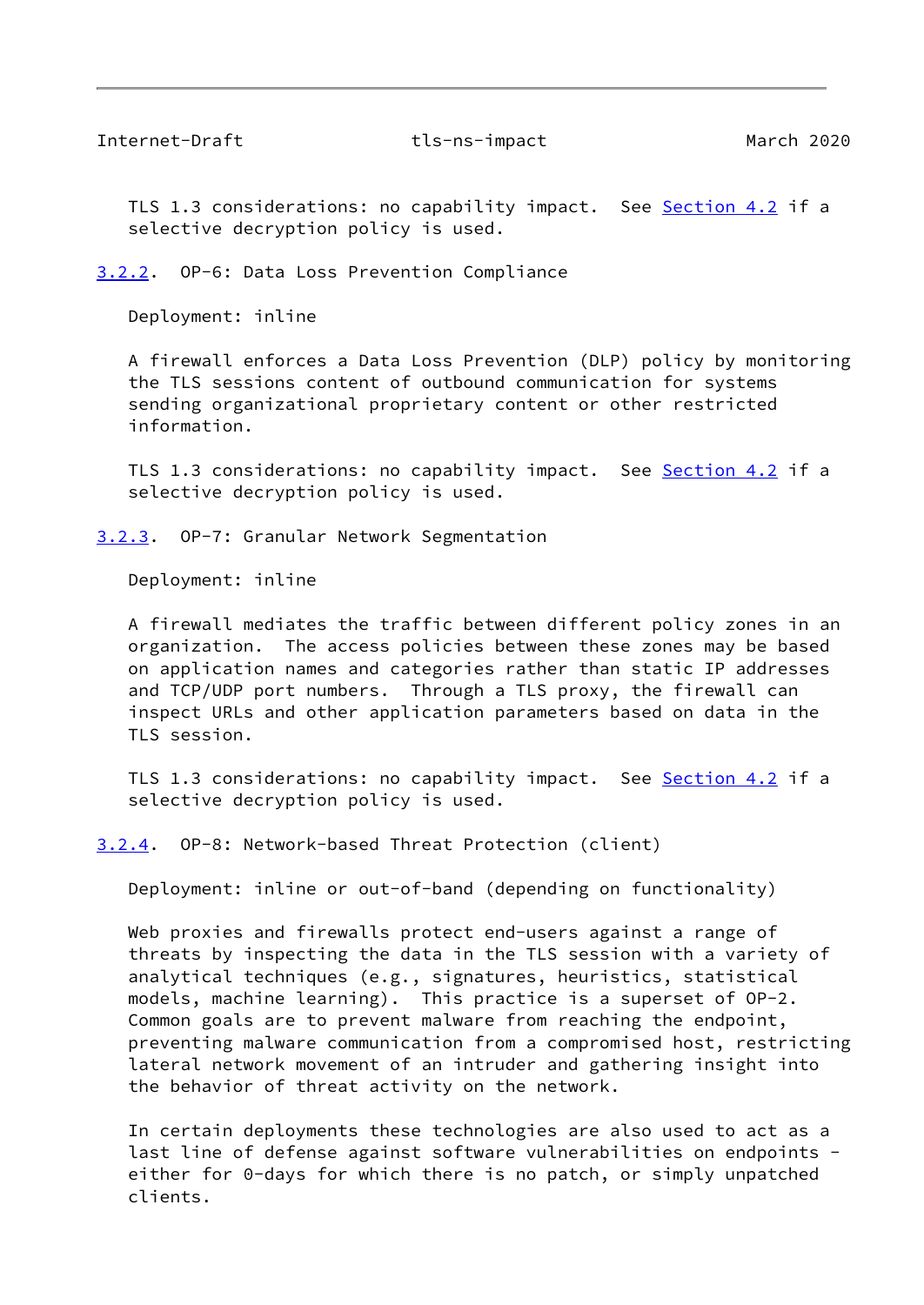<span id="page-10-1"></span>TLS 1.3 considerations: no capability impact. See [Section 4.2](#page-14-1) if a selective decryption policy is used.

<span id="page-10-0"></span>[3.2.5](#page-10-0). OP-9: Protecting Challenging End Points

Deployment mode: inline

 Web proxies, IPS and firewalls implement security policy and afford protection to devices for which it is not feasible to run an end point solution (e.g., IoT); or that are end-of-life and will not receive patches. This is a specialized instance of OP-8 targeting these disadvantaged classes of devices.

 These practices ensure that that older endpoints (and in some cases even new ones) are not permanently vulnerable to newly discovered vulnerabilities.

TLS 1.3 considerations: no capability impact. See [Section 4.2](#page-14-1) if a selective decryption policy is used.

<span id="page-10-2"></span>[3.2.6](#page-10-2). OP-10: Content Injection

Deployment: inline

 A firewall or web proxy restricts message manipulation or insertion, such as a block page or an interactive authentication portal redirect, into the encrypted flow for the client to see. This may be used in conjunction with OP-1, OP-5, and OP-7.

TLS 1.3 considerations: no capability impact. See [Section 4.2](#page-14-1) if a selective decryption policy is used.

#### <span id="page-10-3"></span>[3.3](#page-10-3). Inbound TLS Proxy

 Inbound TLS proxy is the deployment scenario where the TLS proxy is deployed in front of one or a set of servers or services. The network device that implements the TLS proxy function is located in the same administrative domain as the server(s) or service(s) it is protecting. Usually it is not predictable or controllable as to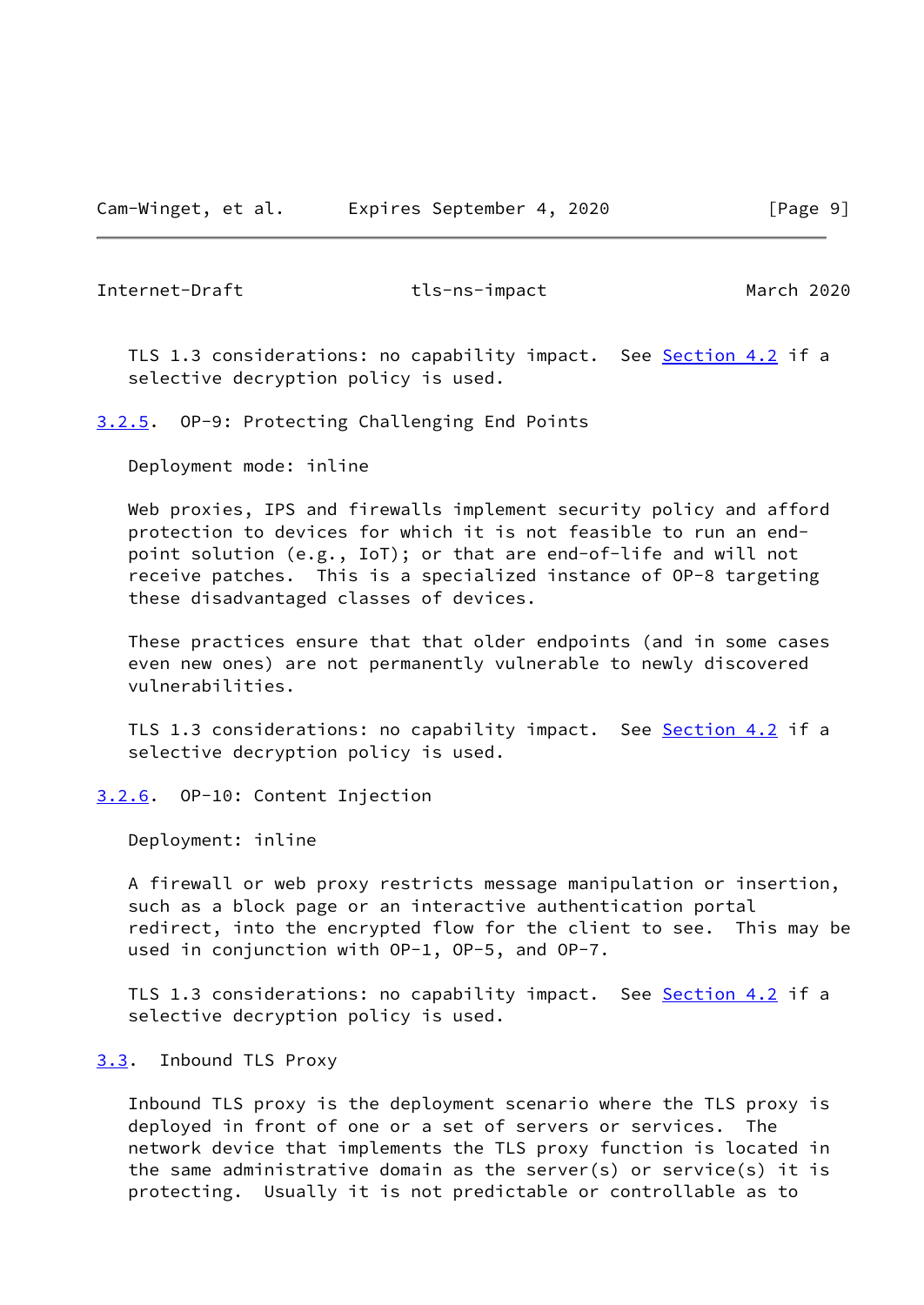which TLS client will initiate a connection. See Figure 2.

 The TLS proxy is provisioned with the server's certificates and private keys so that it may either decrypt or terminate the TLS connection on behalf of the server. In some instances, the TLS proxy may periodically retrieve the private keys and associated certificates from an external secure distribution service, such as a HSM. Traffic between the TLS proxy and server may be encrypted or in

Cam-Winget, et al. Expires September 4, 2020 [Page 10]

<span id="page-11-1"></span>Internet-Draft tls-ns-impact March 2020

 the clear; the former configuration is typical of a perimeter firewall while the latter of a load-balancer.



Figure 2: Inbound TLS proxy

<span id="page-11-0"></span>[3.3.1](#page-11-0). OP-11: TLS offloading

Deployment mode: inline

 Offloads crypto operations from the application server to a TLS Proxy. This is not a typical security function on its own, but it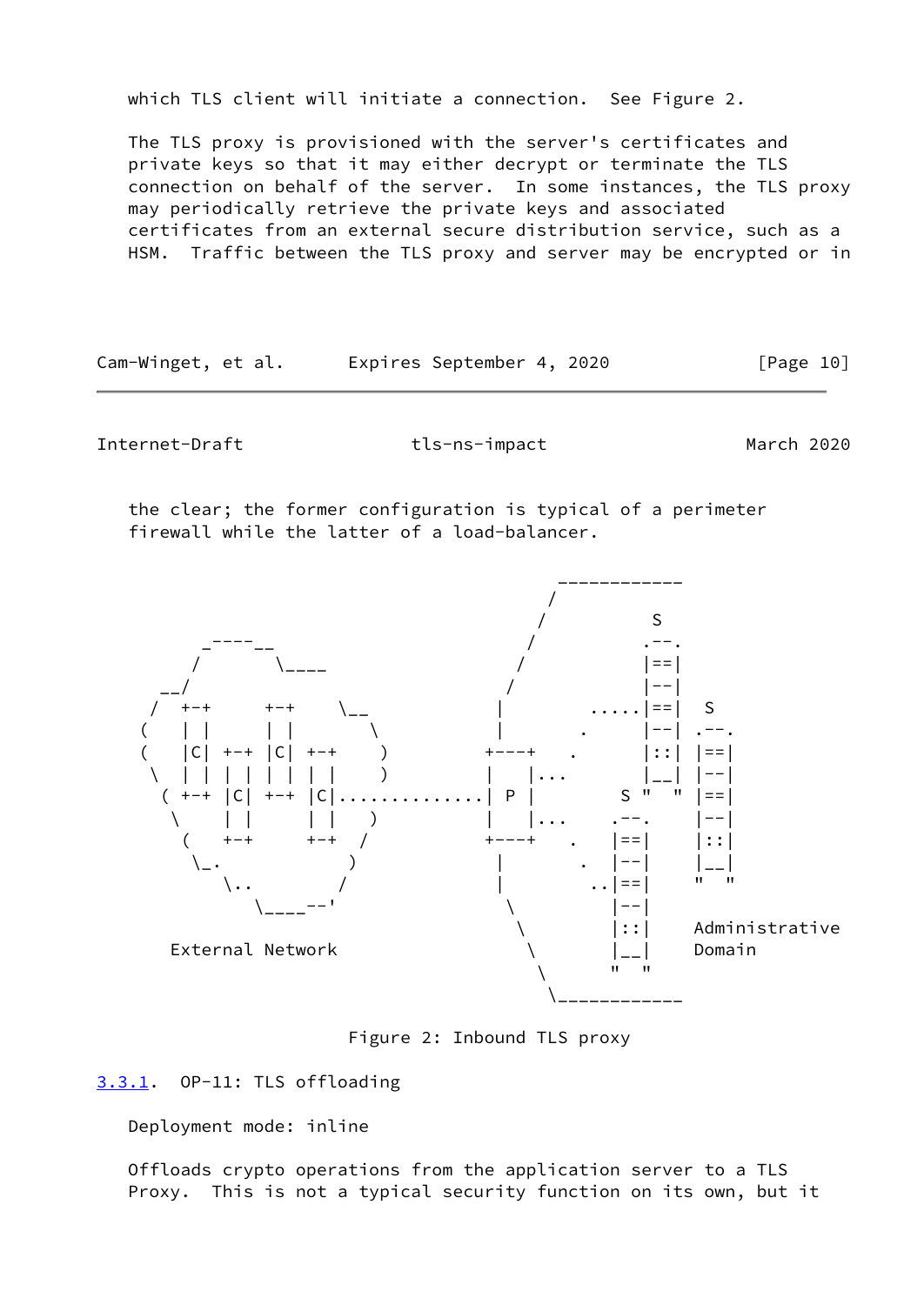facilitates security control insertion downstream. As this is in the same administrative domain, it is presumed that a TLS Proxy can be provisioned with the appropriate keys when the TLS Server is configured or managed.

TLS 1.3 considerations: no impact.

<span id="page-12-2"></span>[3.3.2](#page-12-2). OP-12. Content distribution and application load balancing

Deployment mode: inline

 Load balancers deployed in front of services provide resiliency against denial of service attacks. TLS proxy functionality provides access to the cleartext application layer data to enable service tailored load balancing. Similar to OP-11, it is presumed that a TLS

| Cam-Winget, et al. | Expires September 4, 2020 | [Page 11] |
|--------------------|---------------------------|-----------|
|                    |                           |           |

<span id="page-12-1"></span>Internet-Draft tls-ns-impact March 2020

 Proxy can be provisioned with the appropriate keys when the TLS Server is configured or managed.

This practice may be combined with OP-11.

TLS 1.3 considerations: no impact.

<span id="page-12-0"></span>[3.3.3](#page-12-0). OP-13: Network-based Threat Protection (server)

Deployment mode: inline and out-of-band

 Web application firewalls (WAF) and firewalls protect servers and services against a range of threats by inspecting the data in the TLS session with a variety of analytical techniques (e.g., signatures, heuristics, statistical models, machine learning). This practice is identical in function to OP-8, but focused on threat prevention of inbound requests to servers and services.

 TLS 1.3 considerations for inline deployment mode: no capability impact. Per [Section 4.1](#page-14-0), the network security device must explicitly terminate the TLS connection from the client.

 TLS 1.3 considerations for out-of-band mode: alternative approach required. Per  $Section 4.1$ , active participation in the TLS exchange is required to inspect the session.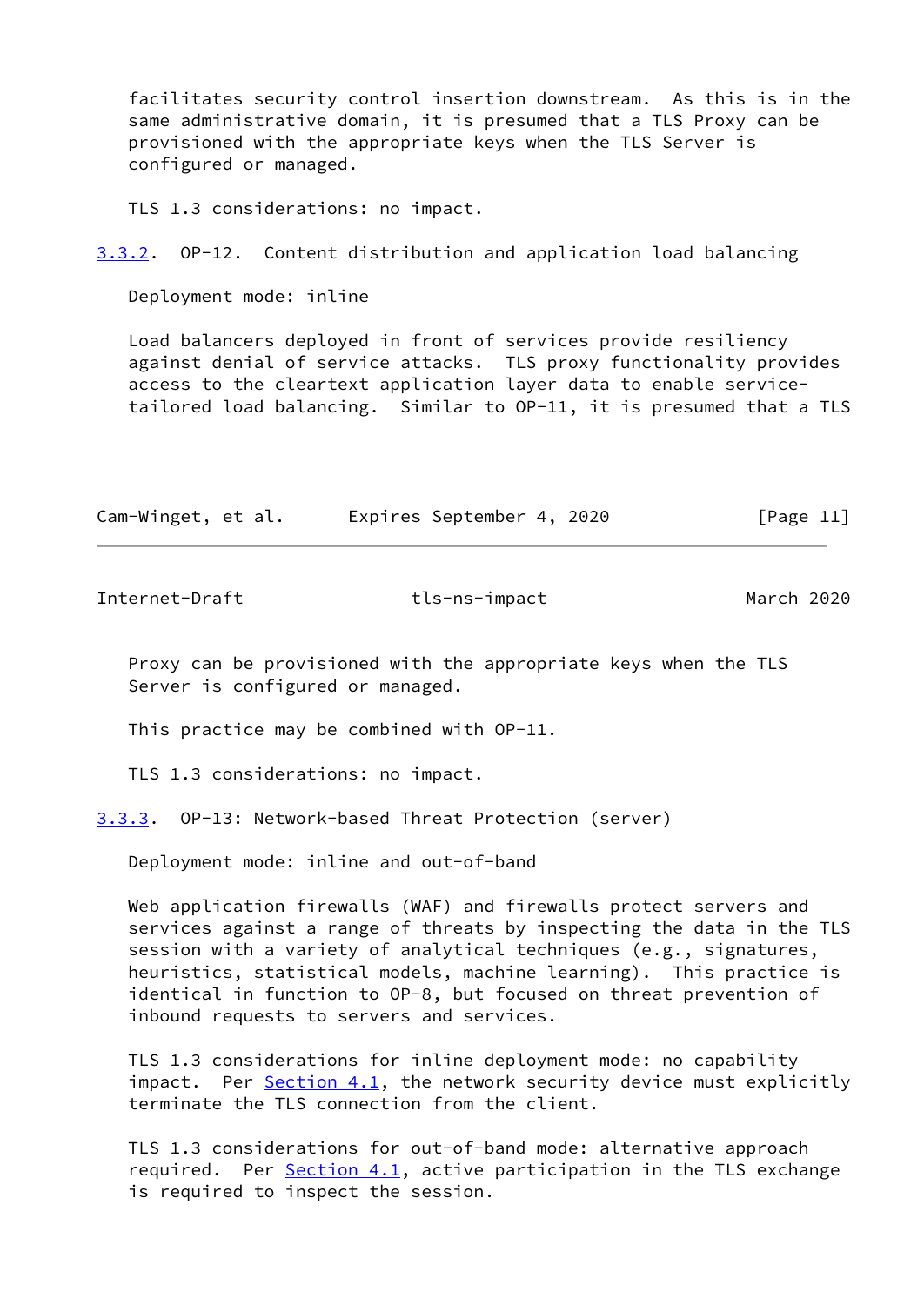#### <span id="page-13-0"></span>[3.3.4](#page-13-0). OP-14: Full Packet Capture

Deployment mode: inline and out-of-band

 A network security device stores a copy of all decrypted traffic that meets a given filter. This traffic may be continuously captured in a rolling buffer for use in future forensic analysis, incident response, or computationally intensive retrospective analysis. This collection may also be selectively enabled to support application troubleshooting.

 TLS 1.3 considerations for inline deployment mode: no capability impact. Per [Section 4.1](#page-14-0), the network security device must explicitly terminate the TLS connection from the client.

 TLS 1.3 considerations for out-of-band mode: alternative approach required. Per [Section 4.1](#page-14-0), offline decryption is not possible.

Cam-Winget, et al. Expires September 4, 2020 [Page 12]

<span id="page-13-2"></span>Internet-Draft tls-ns-impact March 2020

<span id="page-13-1"></span>[3.3.5](#page-13-1). OP-15: Application Layer Gateway (ALG)

Deployment mode: inline

 To conduct protocol conformance checks and rewrite embedded IP addresses and TCP/UDP ports within the application layer payload for traffic traversing a NAT boundary. While not strictly a security function, this capability may typically be found in firewalls along with the NAT supporting functions.

TLS 1.3 considerations: no impact.

<span id="page-13-3"></span>[4](#page-13-3). Changes in TLS v1.3 Relevant to Security Operations

 TLS v1.3 introduces a number of protocol design changes to improve security and privacy. However, these enhancements impact current network security operational practices that rely on the protocol behavior of earlier TLS versions.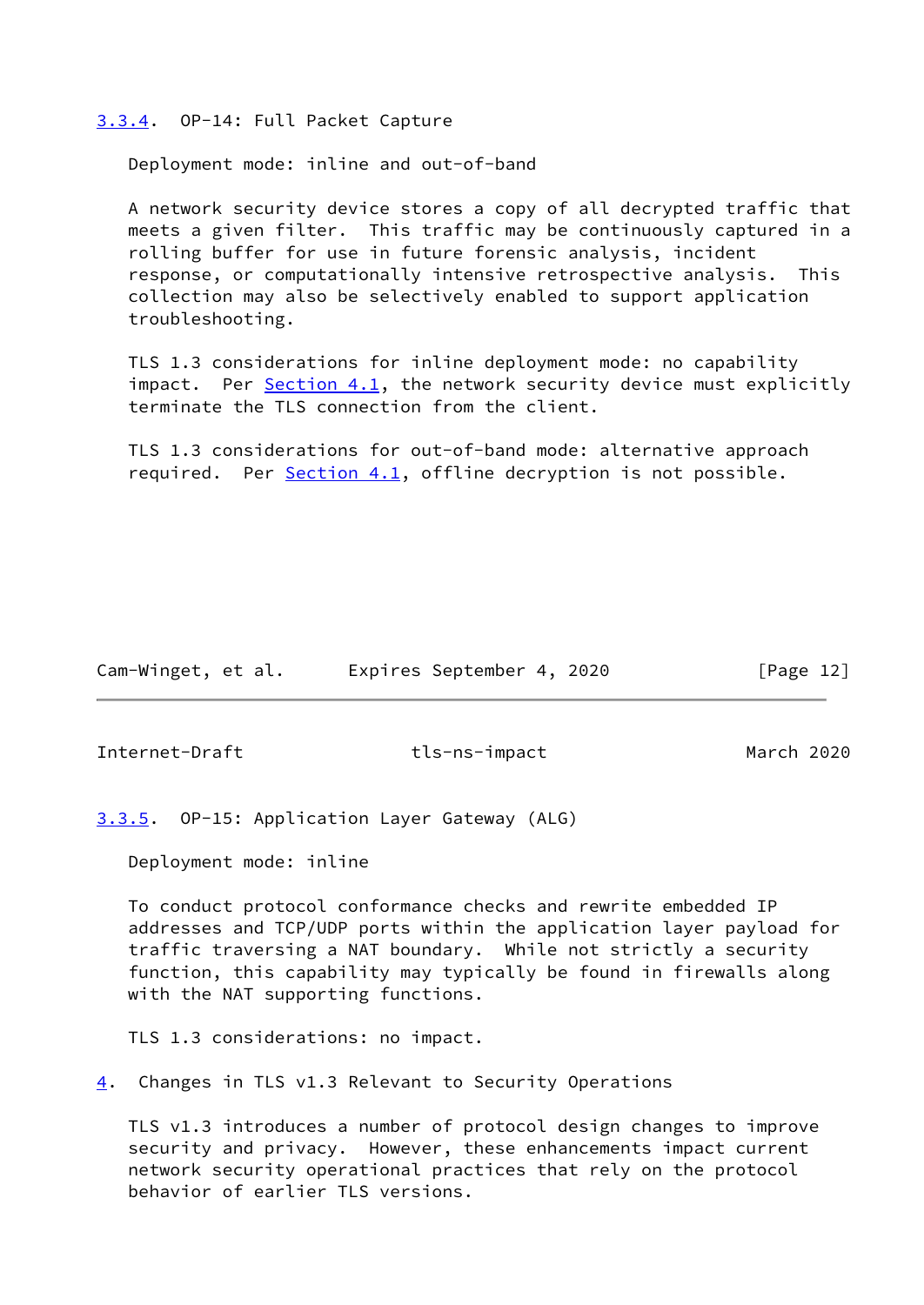#### <span id="page-14-0"></span>[4.1](#page-14-0). Perfect Forward Secrecy (PFS)

 TLS 1.2 (and earlier versions) supports static RSA and Diffie-Hellman (DH) cipher suites, which enables the server's private key to be shared with a TLS proxy. TLS 1.3 has removed support for these cipher suites in favor of supporting only ephemeral mode Diffie- Hellman to provide perfect forward secrecy (PFS). As a result of this enhancement, it would no longer possible for a server to share a key with the middlebox in advance, which in turn implies that the middlebox cannot gain access to the TLS session data.

# <span id="page-14-1"></span>[4.2](#page-14-1). Encrypted Server Certificate

 TLS 1.2 (and earlier versions) sends the ClientHello, ServerHello and Certificate messages in clear-text. In TLS 1.3, the Certificate message is encrypted whereby hiding the server identity from any intermediary. As a result of this enhancement, it would no longer be possible to observe the server certificate without inspection the encrypted TLS payload.

 TLS proxies which implement a selective decryption policy will need to alter their behavior to accommodate TLS 1.3. In TLS 1.2 (and earlier), the proxy could observe the TLS handshake till seeing the clear text server certificate to make the decryption policy decision. For example, a proxy may not be permitted to decrypt certain types of traffic such as those going to a banking and health care service. However, in TLS 1.3, the TLS proxy must participate in both handshakes (i.e., client-to-proxy; and proxy-to-server) in order to

Cam-Winget, et al. Expires September 4, 2020 [Page 13]

<span id="page-14-3"></span>Internet-Draft tls-ns-impact March 2020

 view the server certificate. This change will impose a slight increase in load per connection on the proxy.

### <span id="page-14-2"></span>[5](#page-14-2). Security Considerations

 This entire document discusses security considerations in existing operational security practices interacting with TLS. It notes where existing practices will have to be adjusted to remain effective due to TLS v1.3 improvements.

These operational practices involve both good faith and malicious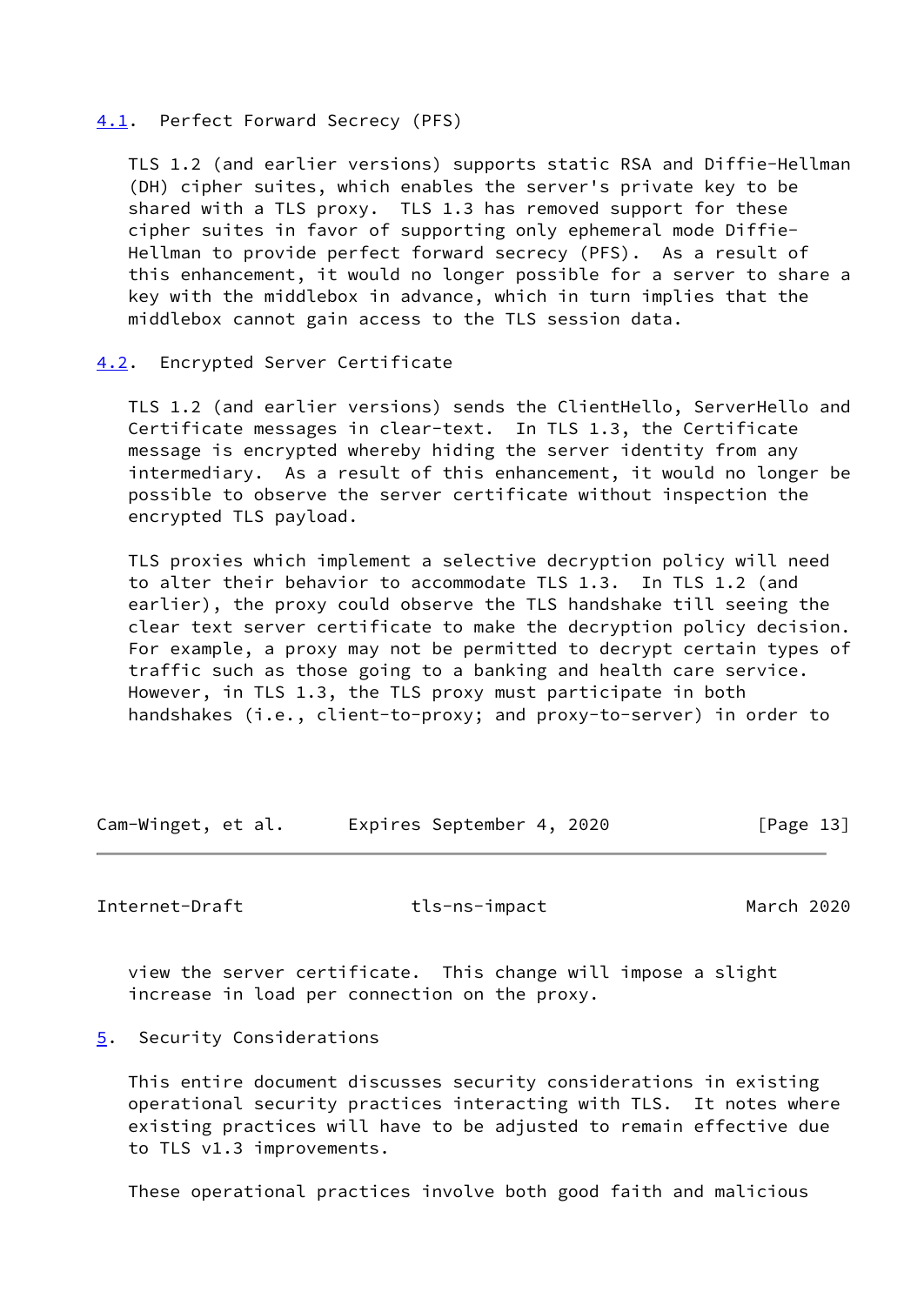client applications. The former category typically exhibits consistently identifiable behavior and does not actively prevent any transit inspection devices from performing application identification for visibility and control purposes. The latter category of applications actively attempts to circumvent network security controls by deliberately manipulating various protocol headers, injecting specific messages, and varying payload sizes in order to avoid identification or to masquerade as a different permitted application.

<span id="page-15-0"></span>[6](#page-15-0). IANA Considerations

This document has no IANA actions.

<span id="page-15-4"></span>[7](#page-15-4). Appendix A: Summary Impact to Operational Practices with TLS 1.3

Cam-Winget, et al. Expires September 4, 2020 [Page 14]

<span id="page-15-2"></span>Internet-Draft tls-ns-impact March 2020

# <span id="page-15-1"></span>[8](#page-15-1). References

<span id="page-15-3"></span>[8.1](#page-15-3). Normative References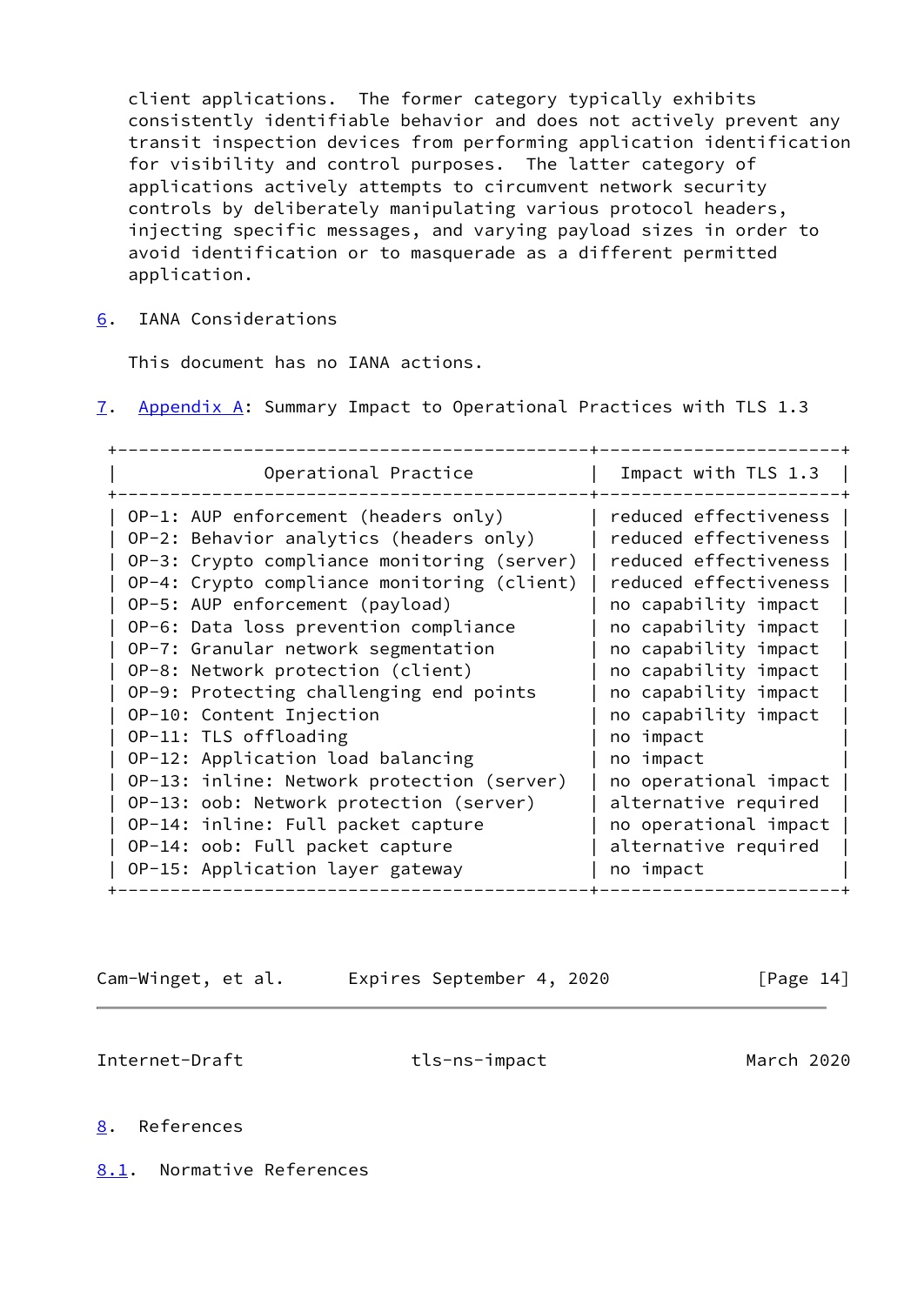- [RFC2119] Bradner, S., "Key words for use in RFCs to Indicate Requirement Levels", [BCP 14](https://datatracker.ietf.org/doc/pdf/bcp14), [RFC 2119](https://datatracker.ietf.org/doc/pdf/rfc2119), DOI 10.17487/RFC2119, March 1997, <[https://www.rfc-editor.org/info/rfc2119>](https://www.rfc-editor.org/info/rfc2119).
- [RFC5246] Dierks, T. and E. Rescorla, "The Transport Layer Security (TLS) Protocol Version 1.2", [RFC 5246](https://datatracker.ietf.org/doc/pdf/rfc5246), DOI 10.17487/RFC5246, August 2008, <[https://www.rfc-editor.org/info/rfc5246>](https://www.rfc-editor.org/info/rfc5246).
- [RFC8174] Leiba, B., "Ambiguity of Uppercase vs Lowercase in [RFC](https://datatracker.ietf.org/doc/pdf/rfc2119) [2119](https://datatracker.ietf.org/doc/pdf/rfc2119) Key Words", [BCP 14](https://datatracker.ietf.org/doc/pdf/bcp14), [RFC 8174,](https://datatracker.ietf.org/doc/pdf/rfc8174) DOI 10.17487/RFC8174, May 2017, [<https://www.rfc-editor.org/info/rfc8174](https://www.rfc-editor.org/info/rfc8174)>.
- [RFC8404] Moriarty, K., Ed. and A. Morton, Ed., "Effects of Pervasive Encryption on Operators", [RFC 8404,](https://datatracker.ietf.org/doc/pdf/rfc8404) DOI 10.17487/RFC8404, July 2018, <[https://www.rfc-editor.org/info/rfc8404>](https://www.rfc-editor.org/info/rfc8404).
- [RFC8446] Rescorla, E., "The Transport Layer Security (TLS) Protocol Version 1.3", [RFC 8446](https://datatracker.ietf.org/doc/pdf/rfc8446), DOI 10.17487/RFC8446, August 2018, <[https://www.rfc-editor.org/info/rfc8446>](https://www.rfc-editor.org/info/rfc8446).
- <span id="page-16-0"></span>[8.2](#page-16-0). Informative References
	- [ESNI] Rescorla, E., Oku, K., Sullivan, N., and C. Wood, "Encrypted Server Name Indication for TLS 1.3", [draft](https://datatracker.ietf.org/doc/pdf/draft-ietf-tls-esni-05) [ietf-tls-esni-05](https://datatracker.ietf.org/doc/pdf/draft-ietf-tls-esni-05) (work in progress), November 2019.
	- [NONCE\_FAIL]

<span id="page-16-2"></span> Jovanovic, P., "Nonce-disrespecting adversaries: Practical forgery attacks on GCM in TLS", 2016, <[https://www.usenix.org/conference/woot16/workshop](https://www.usenix.org/conference/woot16/workshop-program/presentation/bock) [program/presentation/bock>](https://www.usenix.org/conference/woot16/workshop-program/presentation/bock).

<span id="page-16-1"></span>[TLS\_VULNERABILITY]

 Shenefiel, C., "PRNG Failures and TLS Vulnerabilities in the Wild", 2017, <[https://rwc.iacr.org/2017/Slides/david.mcgrew.pptx>](https://rwc.iacr.org/2017/Slides/david.mcgrew.pptx).

<span id="page-16-3"></span> [WEAK\_K2] Heninger, N., "Weak Keys Remain Widespread in Network Devices", 2016, <[https://www.cis.upenn.edu/~nadiah/papers/](https://www.cis.upenn.edu/~nadiah/papers/weak-keys/weak-keys.pdf) [weak-keys/weak-keys.pdf](https://www.cis.upenn.edu/~nadiah/papers/weak-keys/weak-keys.pdf)>.

Cam-Winget, et al. Expires September 4, 2020 [Page 15]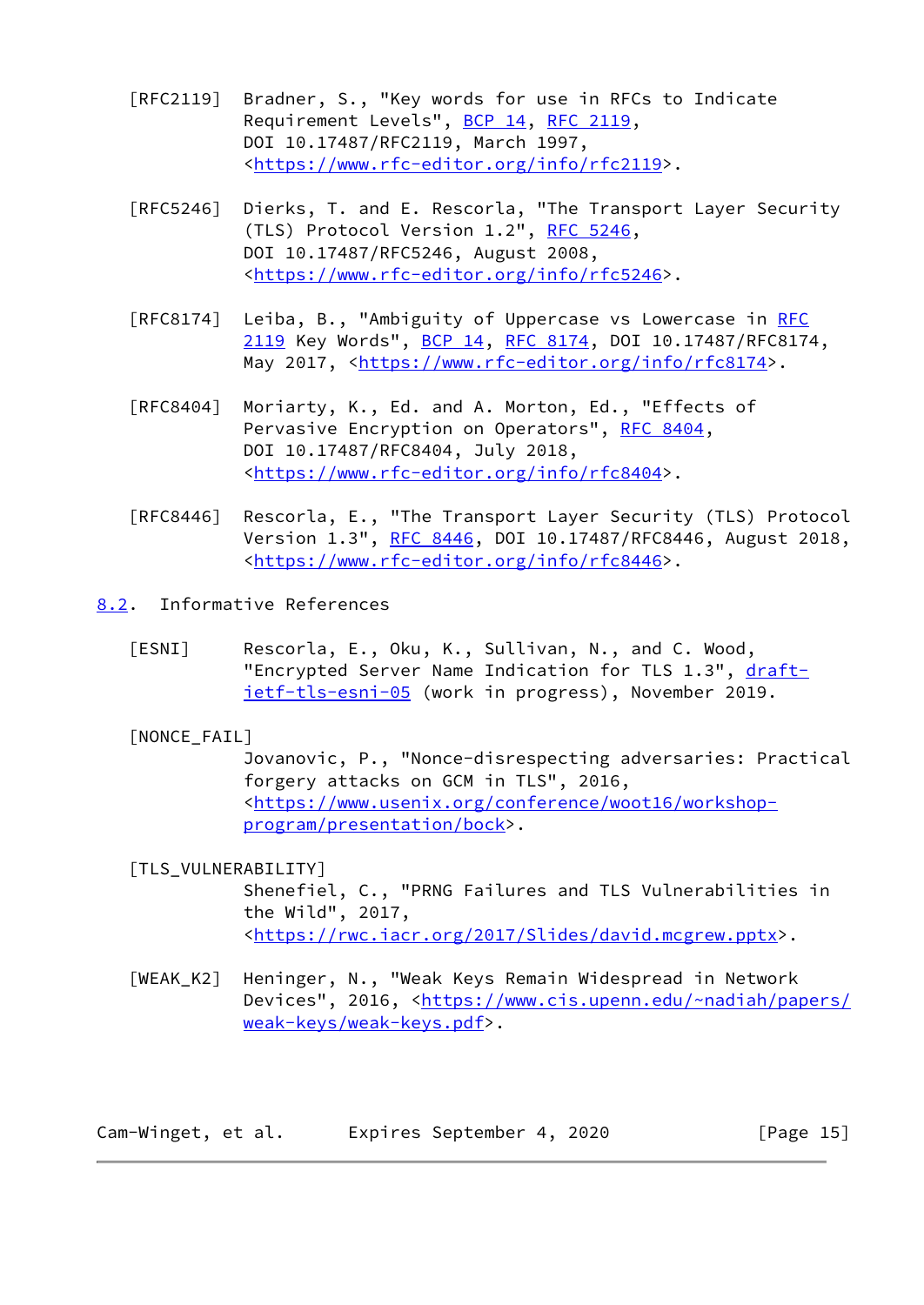<span id="page-17-0"></span>[WEAK\_KEY]

 Halderman, A., "Mining your Ps and Qs: Detection of widespread weak keys in network devices", 2012, <[https://www.usenix.org/conference/usenixsecurity12/](https://www.usenix.org/conference/usenixsecurity12/technical-sessions/presentation/heninger) [technical-sessions/presentation/heninger>](https://www.usenix.org/conference/usenixsecurity12/technical-sessions/presentation/heninger).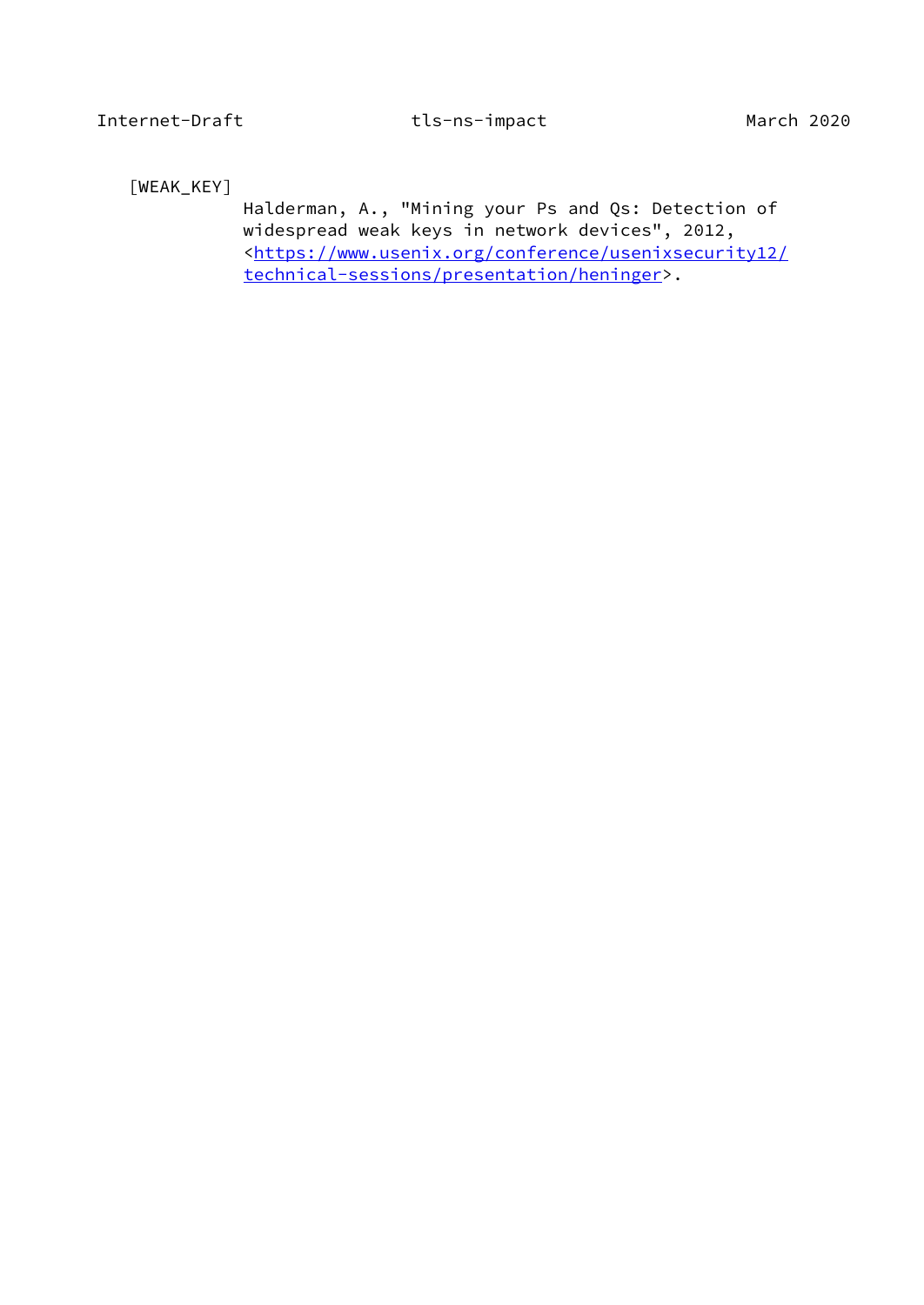<span id="page-18-0"></span>Acknowledgments

 The authors thank Andrew Ossipov, Flemming Andreasen, Kirsty Paine, David McGrew, and Eric Vyncke for their contributions and valuable feedback.

Authors' Addresses

 Nancy Cam-Winget Cisco Systems, Inc. 3550 Cisco Way San Jose, CA 95134 USA

EMail: ncamwing@cisco.com

 Eric Wang Cisco Systems, Inc. 3550 Cisco Way San Jose, CA 95134 USA

EMail: ejwang@cisco.com

 Roman Danyliw Software Engineering Institute

EMail: rdd@cert.org

 Roelof DuToit Broadcom

EMail: roelof.dutoit@broadcom.com